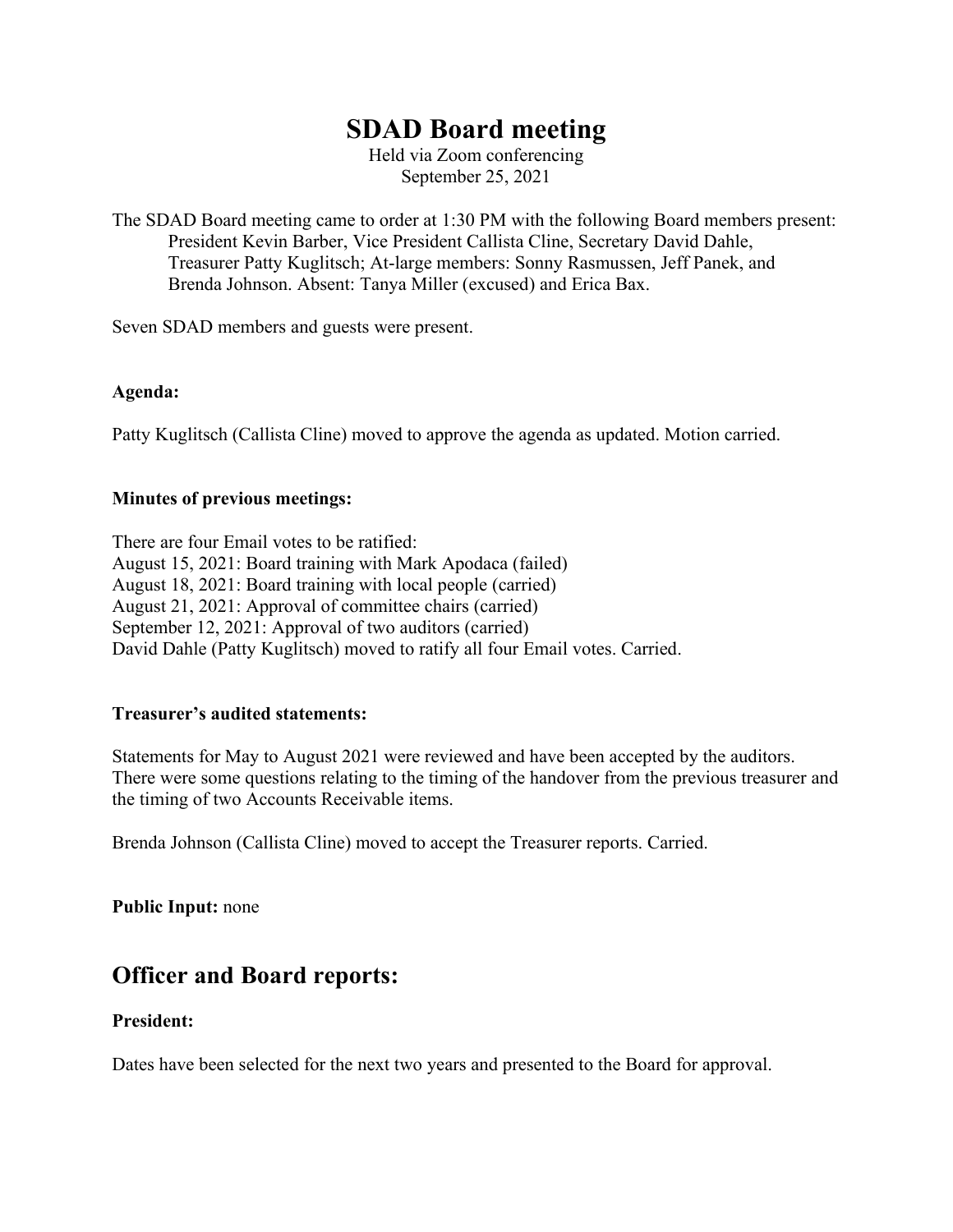SDAD Games have resumed as of August 7th, and the first couple weekends were nearly a full house at Simpson.

The Board retreat the previous weekend was good, but there was a LOT of information to compress into a single day. Future retreats should be broken into a few sessions instead.

The Hands & Voices organization (parents of deaf children) is now active in South Dakota and SDAD should consider a collaboration with Hands & Voices; there are two deaf people on the SD group's board (Lance Sigdestad and Julie Luke).

USD is taking steps to establish a deaf education program, and which should help fill an urgent need for teachers of deaf students.

SDSD Advisory Board is considering a recommendation to rename the South Dakota School for the Deaf, as it has been reduced to an outreach program only.

Rake the Town Sioux Falls is coming up, and  $Z/P$  of Sioux Falls is planning on volunteering, and the date for volunteers to join the group would be October 30th (Saturday).

One perk to consider for the SDAD membership would be to allow them to use our unlimited Zoom videoconferencing package.

The NAD has its National Leadership Training Conference underway, and a few Board members have been involved.

Erica Bax has submitted her resignation, and the President will seek a replacement to recommend to the Board.

#### **Vice President:**

The only item she has is she needs a Board member from Sioux Falls to help her coordinate with Dauby's regarding SDAD apparel.

#### **Secretary:**

The 2021 Conference minutes have been completed.

#### **Treasurer:**

The House Policy was reviewed after the change in membership dues at the Conference. The House Policy has been updated and is presented to the Board for approval.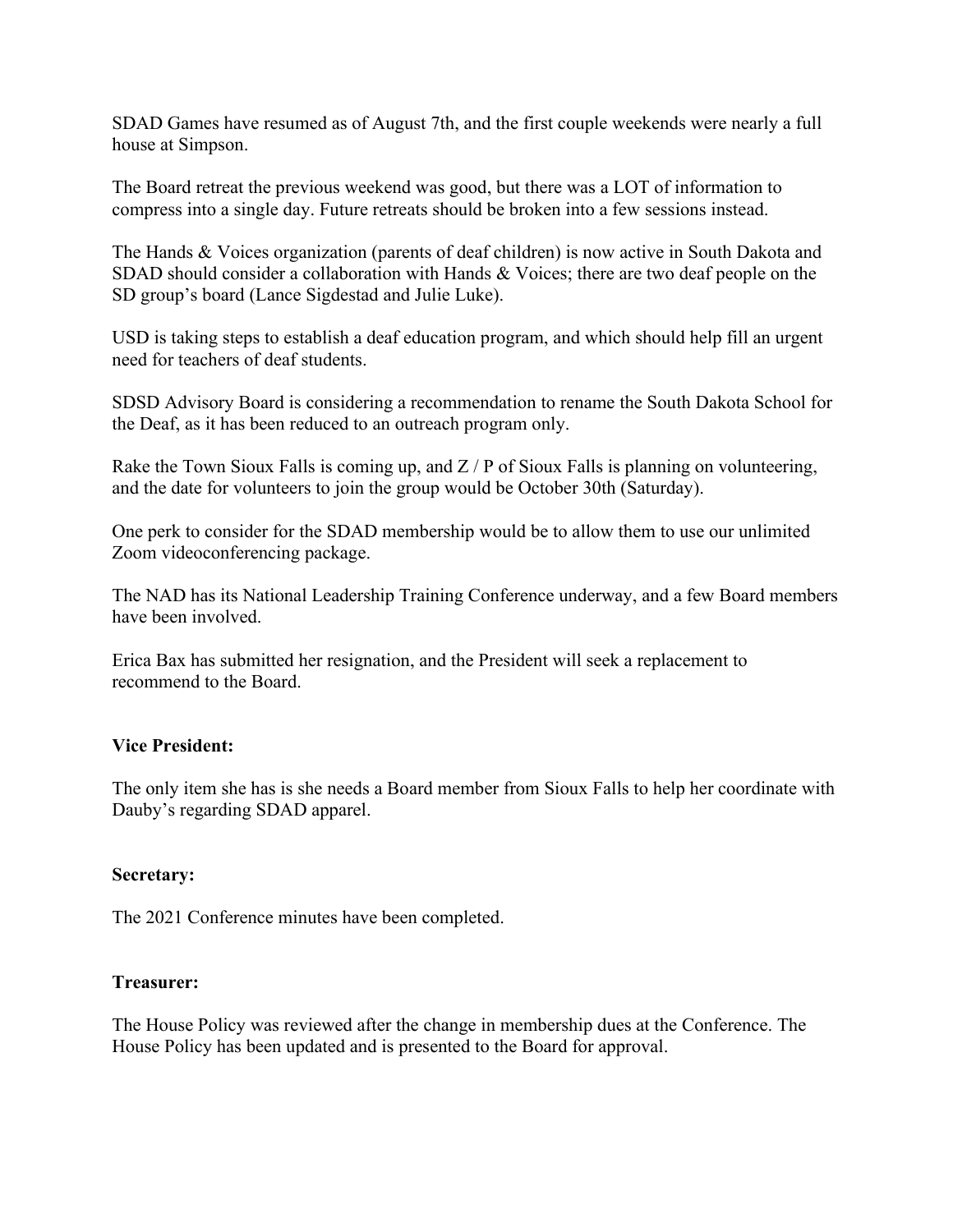#### **Board members-at-large: None**

# **Committee reports:**

#### **Accessibility (open):**

Still looking for a chairperson; current committee members are interested in staying, but not interested in being the chairperson.

**Audit (Clarke Christianson):** The chair and committee members were recently confirmed in order to finish the recent Treasurer's reports.

#### **Cultural Heritage (Scott Miller):**

Scott Miller recommends Brian Burr and Mark Johnson to be on his committee.

#### **Education (open):**

Same situation as Accessibility; committee members (including the previous chair, Anne Land) are interested in staying, but not interested in being the chairperson.

#### **Finance (Deb Brozik):**

Deb Brozik recommends Leland Larson and LaDonna Haake to be on her committee.

#### **Games (Steve Janecek):**

Steve Janecek recommends Brian Reno, John Timmer, and Dave Dahle to be on his committee.

#### **Governance (Larry Puthoff):**

Larry Puthoff recommends Ben Soukup, David Soukup, and Tom Kober to be on his committee.

#### **Hall of Fame (Scott Miller):**

Scott Miller recommends Angela Ellman, Pat Anderson-O'Neill, Stan Brozik, Curt Anderson, Marie Fosheim, and Mark Koterwski to be on his committee (6-year term).

#### **Legislative (Ben Soukup):**

Ben Soukup recommends Tom Kober, Callista Cline, and Patty Kuglitsch to be on his committee.

#### **Public Relations (Deb Kuglitsch):** No report.

#### **2021 SDAD Conference (Tanya Miller):**

The final report and financials were distributed to the Board.

#### **2023 SDAD Conference (Colleen Barber):**

Colleen Barber recommends the Board approve the location and dates of the 2023 Conference: Ramkota Hotel at Pierre on June 23-24, 2023.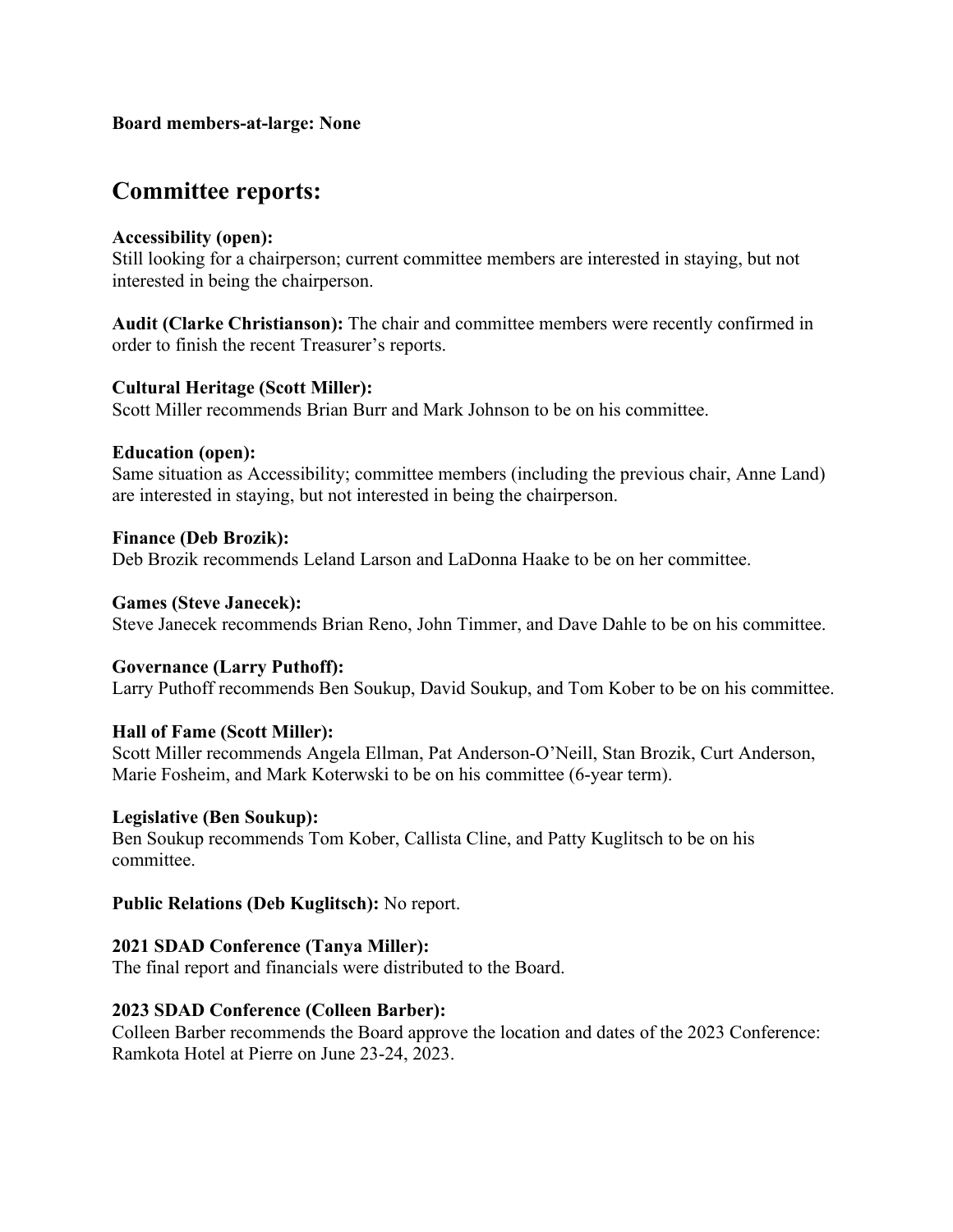#### **Ad hoc Interpreting task force (Kevin Barber):**

A committee has been selected, 12 members in all, with various stakeholders including interpreters, two representatives from the state, and four SDAD members.

Two major topics under discussion:

EIPA rating requirement: There is a desire to increase the required rating of 3.5 to 4.0, but only three of 24 interpreters in the state with an EIPA rating are certified to the 4.0 standard. Also, it is puzzling that many interpreters that currently have an EIPA rating are NOT interested in interpreting in a school environment. A possible solution would be to increase the rating requirement in smaller steps over time.

Provisional certificates: One, there is a desire to decrease the length of the provisional certificate from five years to three. Two, there is a question on the appropriateness of having provisional certificate holders interpreting in legal / medical situations (it has happened where an interpreter with a provisional certificate has ended up in situations that require a skilled interpreter with legal or medical endorsements).

There remains enough work to do that the November 1st deadline may need to be extended.

### **Unfinished business: None**

### **New Business:**

- 1. Sonny Rasmussen (Patty Kuglitsch) moved to accept the dates for the upcoming meetings presented during the President's report. Carried.
- 2. Sonny Rasmussen (Brenda Johnson) moved to accept the extension of Zoom usage to the membership. David Dahle (Callista Cline) moved to table this request to the next meeting so more information can be gathered and considered. Carried.
- 3. Sonny Rasmussen (Callista Cline) moved to accept the proposed changes (removing the pro-rated schedule and initiation fee) but to keep the \$5 late fee. Carried.
- 4. Jeff Panek (Patty Kuglitsch) moved to approve the Cultural Heritage committee members. Carried.
- 5. Callista Cline (Sonny Rasmussen) moved to approve the Finance committee members. Carried.
- 6. Sonny Rasmussen (Callista Cline) moved to approve the Games committee members. Carried.